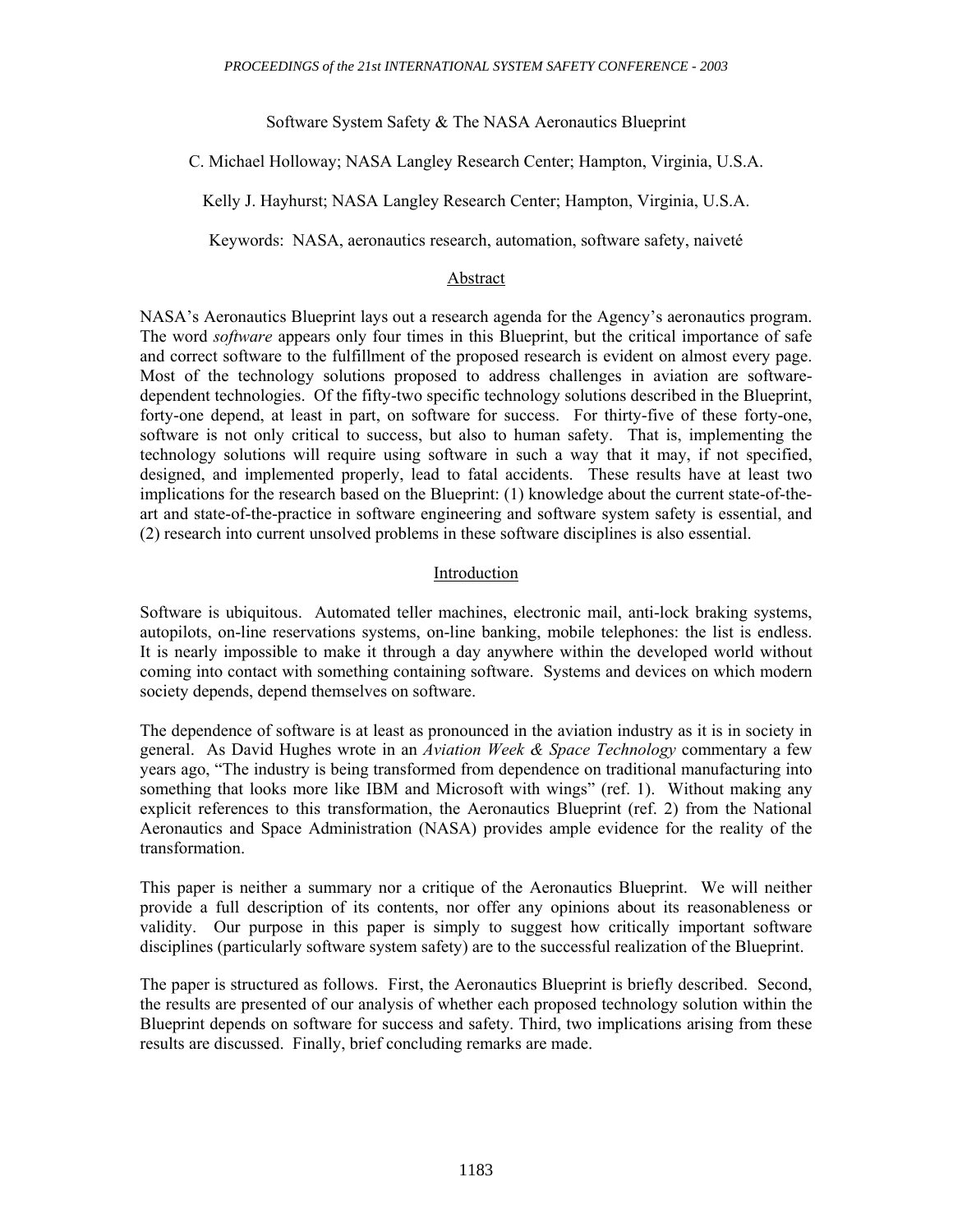#### NASA Aeronautics Blueprint

NASA unveiled the Aeronautics Blueprint on February 5, 2002, with a press release titled, "NASA Develops Blueprint to Address Aviation Issues" (ref. 3). NASA leaders believe that the Blueprint accurately conveys the scope and nature of the aeronautics research that the Agency should be conducting in the coming years. Although the team that produced the Blueprint was formed by the previous NASA Administrator, the current Administrator fully endorsed the Blueprint upon its unveiling. The press release quoted him as saying, "The aeronautics blueprint identifies a new and revolutionary technology vision. Working in partnership with the Federal Aviation Administration, the Department of Defense and industry, this blueprint will transform NASA and create the excitement necessary to inspire and develop an engineering workforce that will enable a new era in flight."

To enable this "new era in flight," the Blueprint identifies four particular areas in which NASA will concentrate its aeronautics research: the airspace system, revolutionary vehicles, aviation security and safety, and a state-of-the-art educated workforce. For each of these areas, today's challenges are identified, and technology solutions to these challenges are proposed<sup>1</sup>. . These relatively high-level challenges and solutions are grouped into several sub-areas and refined into additional detail.

For example, consider the airspace system area. Four basic current challenges are enumerated: overcome reduced throughput in bad weather, eliminate en route congestion and the 'domino effect' throughout the system, keep pace with demand for arrival and departures at benchmark airports, and increase situational awareness in the system. Each of these challenges constitutes a sub-area of research within the airspace system. These sub-areas are called weather; traffic optimization; high-flow airports; and communications, navigation, and surveillance (CNS). For each sub-area, refined challenges and technology solutions are discussed.

For the weather sub-area, two particular challenges are described: reduce disruptions of en route traffic due to bad weather; and eliminate delays in terminal area airspace by efficiently managing terminal area traffic flow and understanding wake vortex movement and dissipation. specific technology solutions are proposed for meeting these challenges: (1) Complete digital knowledge of the en route atmosphere, including precision forecasts, sensors, worldwide measurements, data processing, and information dissemination; (2) Precise local weather forecasts integrated with airport operations, including reliable prediction and conformation of wake vortices integrated with atmospheric conditions. For each of the three other sub-areas, refined challenges and specific technology solutions are also given in the Blueprint.

The revolutionary vehicles research area is also divided into four sub-areas: noise reduction, reduced emissions, improved safety, and enhanced capability. Four sub-areas are identified for aviation safety and security: aircraft hardening, flight procedures and monitoring, surveillance and intervention, and information technology. The educated workforce is divided into two subareas: approach to education, and accomplishing the education mission. All told, among the four main areas, fifty-two technology solutions are proposed; the full text for each is given in the appendix. Some duplication exists among the fifty-two (for example, two of the solutions involve "refuse to crash" technology), but for the purposes of this paper, we ignore the duplication, and count each as a separate technology solution.

 $\overline{\phantom{a}}$ 

<sup>&</sup>lt;sup>1</sup> The terms *today's challenges* and *technology solutions* are not our invention; these terms are used in the Blueprint.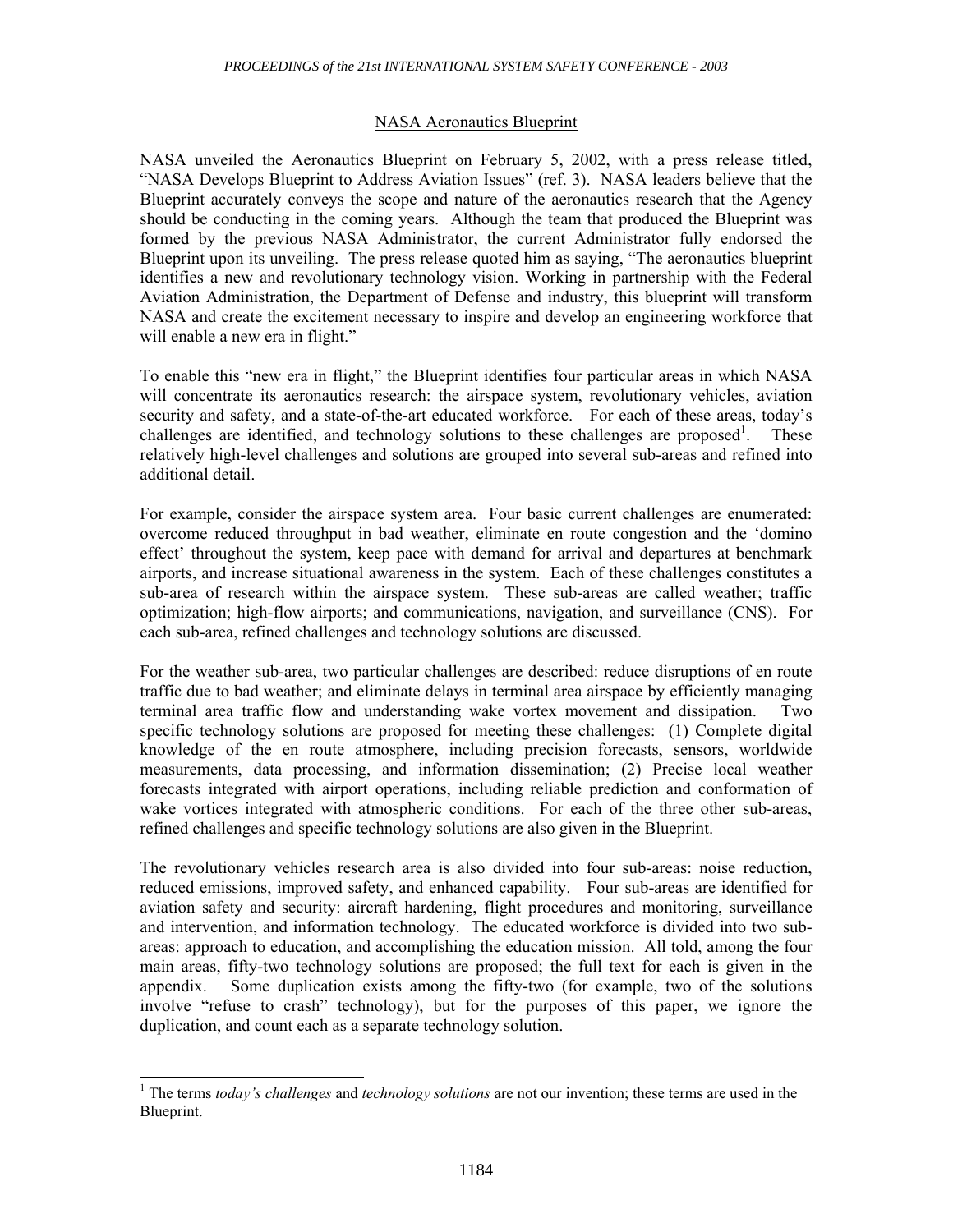### Software and the Technology Solutions

None of the fifty-two technology solutions listed in the Blueprint specifically uses the word *software*. In fact, the word appears only four times in the entire text. Nevertheless, our first reading of the text and associated presentation slides left us with the distinct impression that software and the disciplines associated with it underlay many of the proposed technologies. In an effort to confirm or deny this first impression, we conducted an analysis of the extent to which each of the technology solutions depends on software for successful and safe implementation. This analysis, which is described below, confirmed the validity of our first impression, and convinced us that we had not deceived ourselves (ref. 4).

Analysis Approach: We looked at the specific proposed technology solutions in each of the four main areas described in the Blueprint. For each solution, we considered two questions:

(1) Is software and its associated disciplines critical to the successful implementation of the proposed solution? That is, for the solution to be fully realized, must software be developed and implemented effectively and accurately? An affirmative answer to this question does not mean that software is the *only thing* critical for success, or even that it is the *most* critical thing, but simply that it is *one of* the critical things. A negative answer to this question means that it is possible to successfully implement the proposed solution without developing well-engineered software.

(2) Is software and its associated disciplines critical to the safe implementation of the proposed solution? That is, does the technology solution require using software in such a way that it may, if not specified, designed, and implemented properly, lead to fatal accidents? Similarly to the first question, an affirmative answer to this question does not mean that software is the *only thing* critical for safety, or even that it is the *most* critical thing, but simply that it is *one of* the critical things. A negative answer to this question means that no matter how poorly any software associated with this technology solution is developed, the software will not be able to contribute to fatal accidents.

In determining the answers to these two questions, we tried to err on the side of discounting the importance of software. Whenever we could formulate a plausible argument that software was not necessary for the success or safety of a particular technology solution, we answered the question (or questions) negatively. Thus, we believe that the results presented below, if anything, under-represent the importance of software to the fulfillment of the Aeronautics Blueprint.

It is impossible within the space constraints of this paper to describe the results of our analysis in detail. Instead in the rest of this section, we will simply give a summary of the results. In the next section, we will explain two implications that we believe arise from these results, and present a brief illustrative example of application of these implications to a technology solution.

Software and the Airspace System: Table 1 summarizes the results of the analysis for the Airspace System area. In this table, and in the other tables that follow, the technology solutions are listed in brief; please see the appendix for the full text. Of the fourteen technology solutions proposed in this area, all fourteen depend on software for success, and thirteen depend on software for safety. In other words, without the effective and accurate development of the appropriate software and software-based systems, not a single one of the proposed solutions will succeed.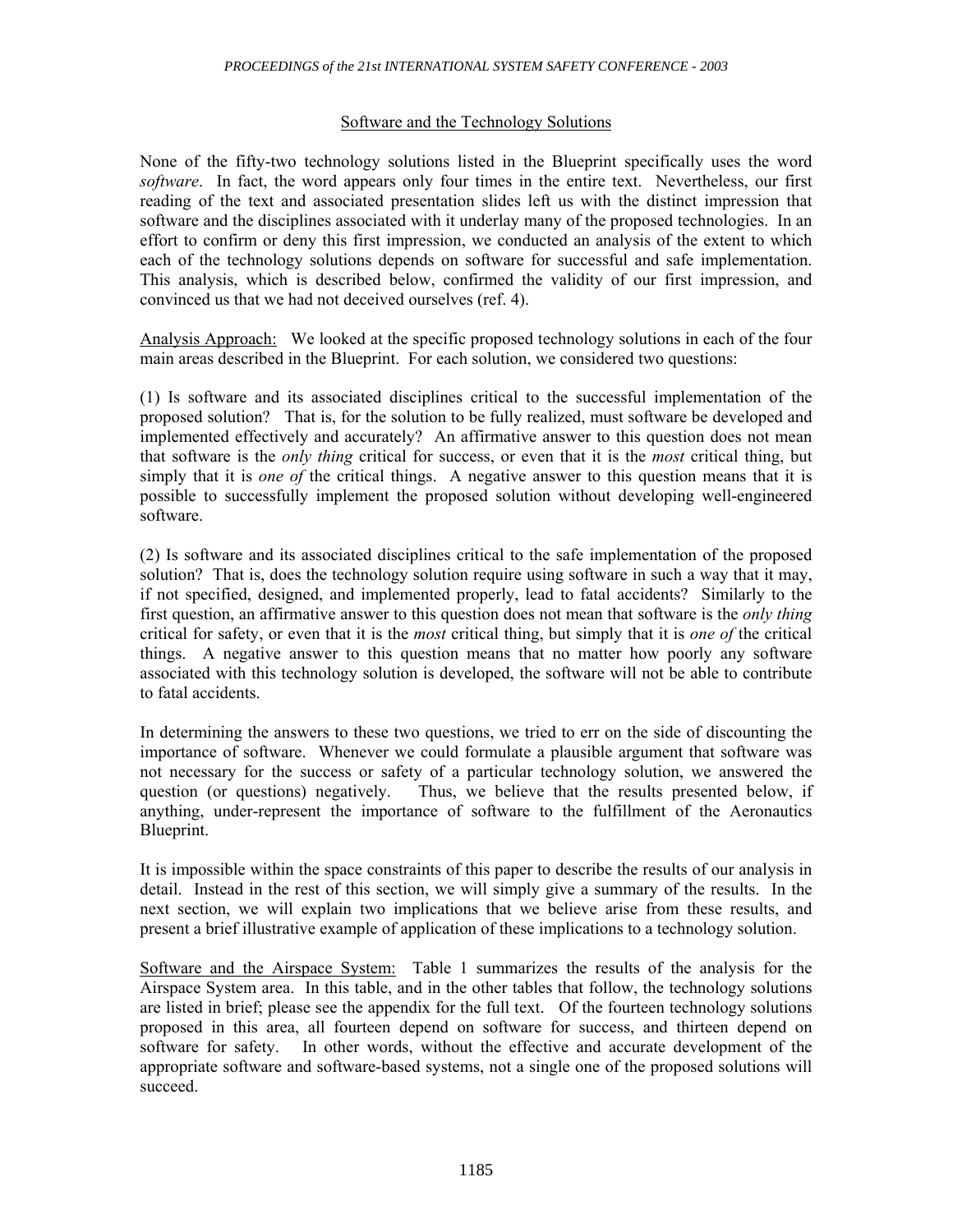|                                           | Software critical | Software critical |
|-------------------------------------------|-------------------|-------------------|
| <b>Technology Solution</b>                | to success        | to safety         |
| Digital knowledge of atmosphere           | Yes               | Yes               |
| Precise local weather forecasts           | <b>Yes</b>        | N <sub>0</sub>    |
| National airspace management              | Yes               | Yes               |
| Interactive monitoring and goal setting   | Yes               | Yes               |
| System-level traffic flow decision making | Yes               | Yes               |
| Integrated decision-support tools         | Yes               | Yes               |
| All-weather situational awareness         | Yes               | Yes               |
| New airport design and operation models   | <b>Yes</b>        | <b>Yes</b>        |
| Smart non-towered airports                | Yes               | Yes               |
| Airborne internet                         | Yes               | <b>Yes</b>        |
| Secure networked communications           | Yes               | Yes               |
| Remote surveillance of all airspace       | Yes               | Yes               |
| Satellite communications and surveillance | <b>Yes</b>        | Yes               |
| Digital broadband communication           | <b>Yes</b>        | Yes               |
| 14 total                                  | 14                | 13                |

#### Table 1 – Software Importance for the Airspace System

Software and Revolutionary Vehicles: Table 2 presents the results for the revolutionary vehicles area. Seventeen technology solutions are proposed in this area; ten of these depend on software for both success and safety. At least six of them seem based on the premise that one way to improve the safety of air vehicles is to transfer much of the control of the vehicles from the humans in the vehicle to the humans who specify and develop software for the vehicle.

Table 2 – Software Importance for Revolutionary Vehicles

|                                             | Software critical | Software critical |
|---------------------------------------------|-------------------|-------------------|
| <b>Technology Solution</b>                  | to success        | to safety         |
| Improving designs of vehicles               | No                | No                |
| Intelligent combustors                      | Yes               | Yes               |
| Increased fuel efficiency                   | N <sub>0</sub>    | N <sub>0</sub>    |
| Electric propulsion                         | N <sub>0</sub>    | N <sub>0</sub>    |
| Synthetic vision                            | Yes               | Yes               |
| "Refuse-to-crash" flight controls           | Yes               | Yes               |
| Human-centered designs                      | Yes               | Yes               |
| Fault detection and reconfigurable systems  | Yes               | Yes               |
| Self-healing systems                        | Yes               | Yes               |
| Precise knowledge of atmospheric conditions | Yes               | Yes               |
| Advanced modeling of air traffic            | Yes               | Yes               |
| Nanostructures                              | N <sub>0</sub>    | No                |
| Active flow control                         | N <sub>0</sub>    | No                |
| Distributed propulsion                      | N <sub>0</sub>    | N <sub>o</sub>    |
| Electric propulsion                         | No                | No                |
| Integrated advanced control systems         | Yes               | Yes               |
| Central "nervous system"                    | Yes               | Yes               |
| 17 total                                    | 10                | 10                |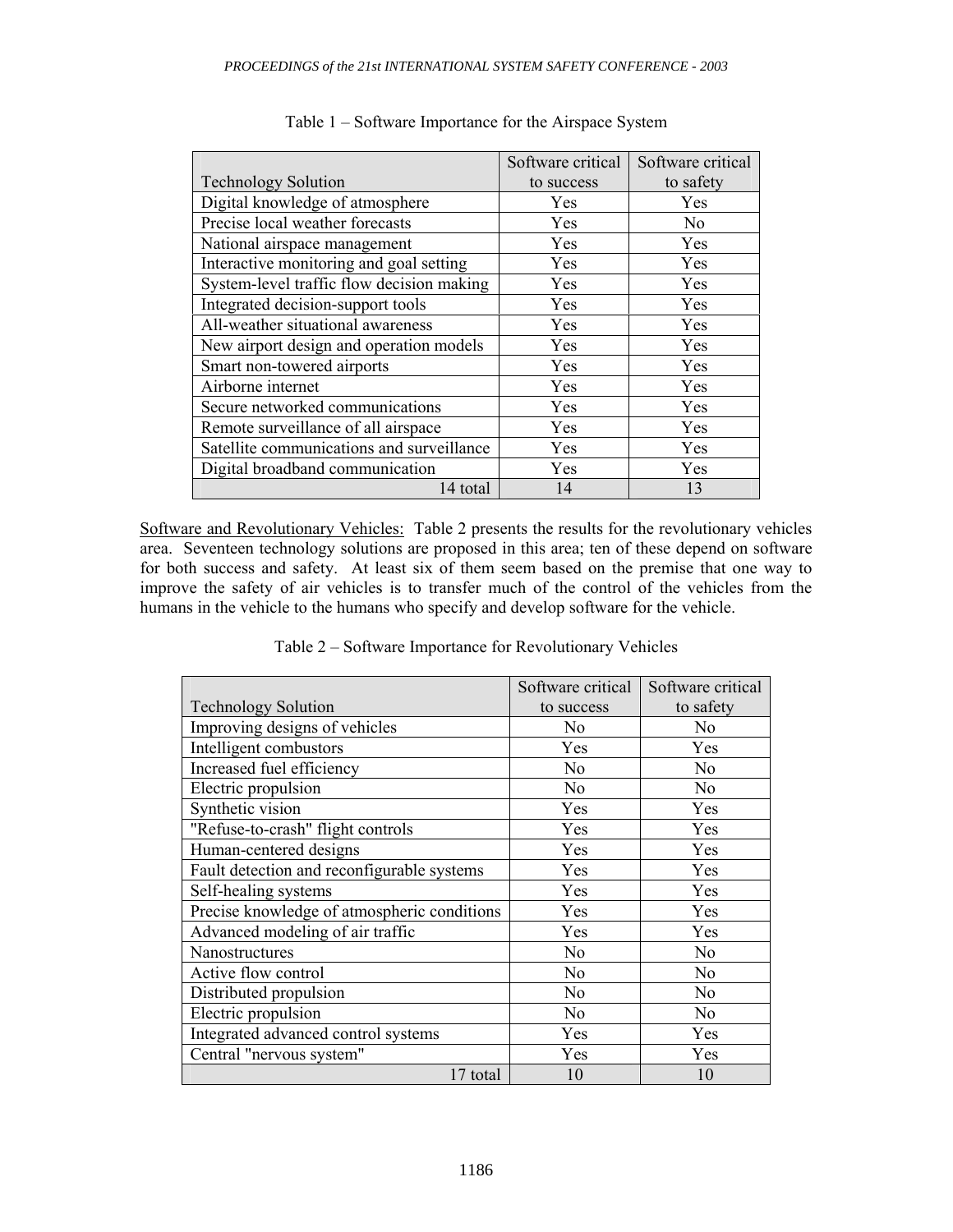Software and Aviation Security & Safety: The results for the aviation security & safety area are shown in table 3. Of the fourteen technology solutions proposed for this area, twelve depend on software for success; software is also critical to the safety of these same twelve. As with the revolutionary vehicles area, several of these solutions are based on the premise that safety is improved by automation, which means that software developers will be given responsibilities that have traditionally been given to pilots. Even for the two technology solutions for which software does not, in our assessment, play a necessarily critical role (blast-resistant structures and selfextinguishing fuel), extensive use of software seems likely for modeling structural dynamics and fire propagation effects.

|                                                 | Software critical | Software critical |
|-------------------------------------------------|-------------------|-------------------|
| <b>Technology Solution</b>                      | to success        | to safety         |
| <b>Blast-resistant structures</b>               | N <sub>0</sub>    | No.               |
| Reconfigurable avionics                         | Yes               | Yes               |
| Self-healing systems                            | Yes               | Yes               |
| Recoverable computers with virus protection     | Yes               | Yes               |
| Network intrusion prevention                    | Yes               | Yes               |
| Secure communications                           | Yes               | Yes               |
| Self-extinguishing fuel                         | N <sub>o</sub>    | N <sub>0</sub>    |
| Precise flight path management                  | Yes               | Yes               |
| Advanced modeling and evaluation of air traffic | Yes               | Yes               |
| Remote monitoring of flight path                | Yes               | Yes               |
| Remote audio and visual links                   | Yes               | Yes               |
| "Refuse to Crash" flight systems                | Yes               | Yes               |
| Real-time passenger threat assessment           | <b>Yes</b>        | Yes               |
| Aviation security reporting system              | Yes               | Yes               |
| 14 total                                        | 12                | 12                |

### Table  $3$  – Software Importance for Aviation Security  $\&$  Safety

Software and Educated Workforce: The final table (table 4) presents the results for the educated workforce area. None of the seven proposed technology solutions depend on software for safety. In fact, none of the technology solutions in this area have any direct safety dependencies of any kind. Five of the seven, however, depend on software for successful implementation. No one will be killed if the software developed for this area does not function properly; however, quite a few people may be disappointed, and the goals for the area will probably not be achieved without successfully executing software.

|                                                 | Software critical | Software critical |
|-------------------------------------------------|-------------------|-------------------|
| <b>Technology Solution</b>                      | to success        | to safety         |
| Foster interest and excitement in aerospace     | No                | No                |
| Virtual and collaborative learning environments | Yes               | N <sub>0</sub>    |
| Life-long learning system                       | Yes               | N <sub>0</sub>    |
| Long-term partnerships                          | N <sub>0</sub>    | N <sub>0</sub>    |
| Virtual collaborative research laboratories     | Yes               | N <sub>0</sub>    |
| Workplace virtual classrooms                    | Yes               | N <sub>0</sub>    |
| Adaptive learning computer systems              | Yes               | N <sub>0</sub>    |
| 7 total                                         |                   |                   |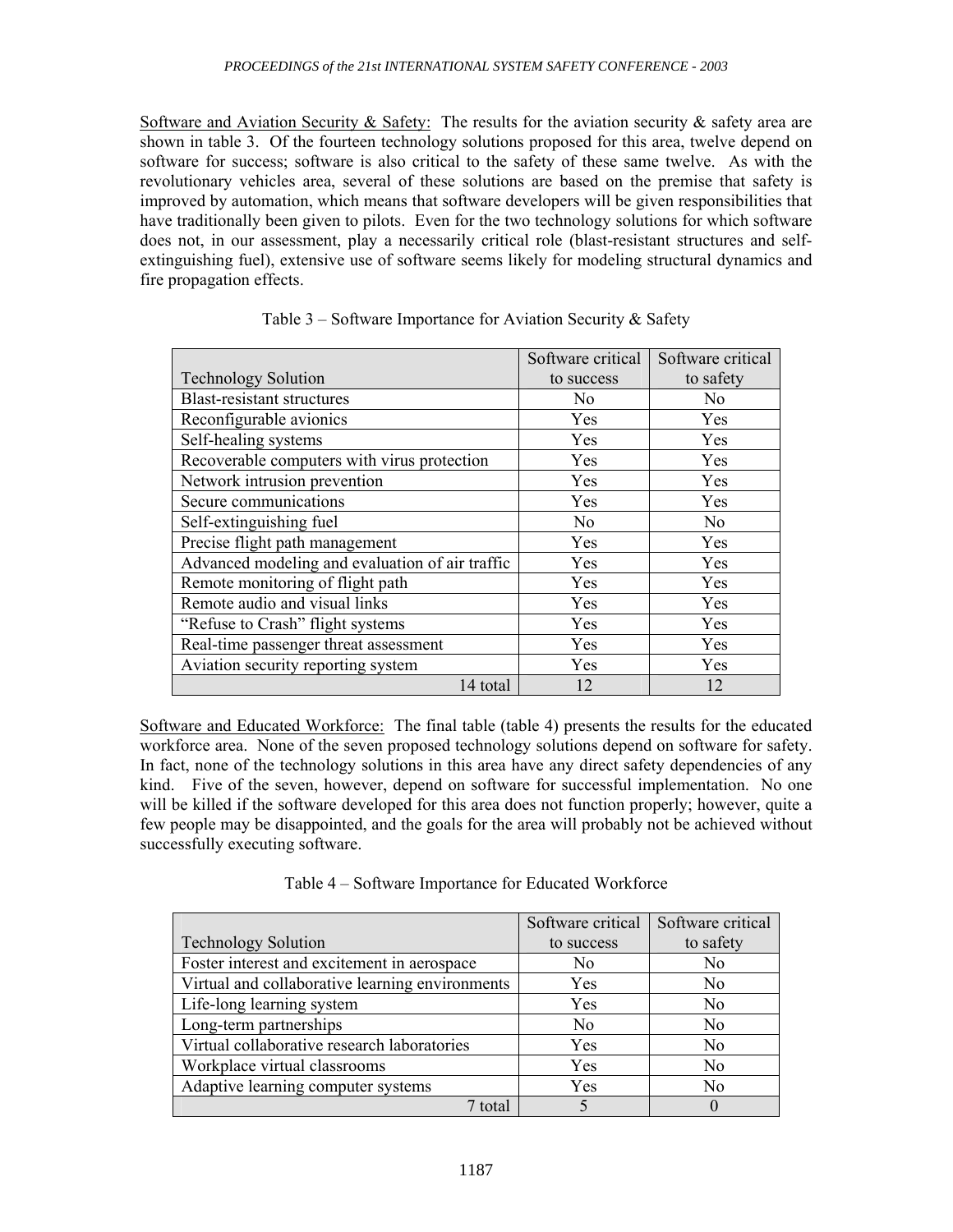Summary: Adding the numbers from the four tables yields the following results:

Forty-one of the fifty-two technology solutions (nearly 80%) proposed in the Aeronautics Blueprint depend for success, at least in part, on the effective and accurate development and implementation of software; and

For thirty-five of the technology solutions (nearly 70%), the safety of the implemented solution depends, at least in part, on software.

### Implications of the Analysis

One need not know much about software to realize that the results just described have implications that affect the implementation of the Aeronautics Blueprint. Two of the most important implications are (1) knowledge about the current state-of-the-art and state-of-thepractice in software engineering and software system safety is essential, and (2) research into current unsolved problems in these software disciplines is also essential.

Software Knowledge is Essential: With nearly 80% of the proposed technology solutions relying on software systems for success, and with nearly 70% of them relying on software systems to ensure safety, the necessity of a broad and deep knowledge of software engineering and software system safety is clear. This knowledge, however, is elusive. The ubiquitous nature of software gives the appearance of maturity in software disciplines. For many common uses of software, the appearance matches the reality. Software disciplines are sufficiently mature to produce many useful systems and products. But for systems and applications with the complexity and criticality of the sort envisioned by the Blueprint, the appearance of maturity is simply an illusion.

Software systems, in general, are among the most complex artifacts that humans produce, and software development projects are among our most complex undertakings. The technology solutions proposed in the Blueprint further extend the degree of complexity beyond anything that has been successfully completed so far. With this complexity comes an increasing array of software and safety problems. Recognizing these problems, and understanding how to, and how not to, approach discovering solutions to these problems will be quite difficult.

Fred Brooks demonstrated over fifteen years ago that searching for a single "magic" solution (a.k.a. silver bullet) for software problems is futile: no one particular approach will be able to solve all the problems of software engineering (ref. 5). Fifteen years later, Edsger Dijkstra argued that software engineering challenges are yet to be met, although "there is widespread belief that computing science as such has been all but completed…This widespread belief, however, is only correct if we identify the goals of computing science with what has been accomplished and forget those goals that we failed to reach, even if they are too important to be ignored. I would therefore like to posit that computing's central challenge, 'How not to make a mess of it,' has *not* been met" (ref. 6).

For these reasons, understanding the limitations of the state-of-the art and practice in software engineering and software system safety will be essential to making wise choices while trying to fulfill the Blueprint. Wise choices in turn will be essential to avoid wasted money, failed projects, and, in the worst case, fatal accidents.

Software Research is Essential: Were all the relevant problems solved in the software disciplines, then knowledge of the current state-of-the-art and practice would be enough. That is, the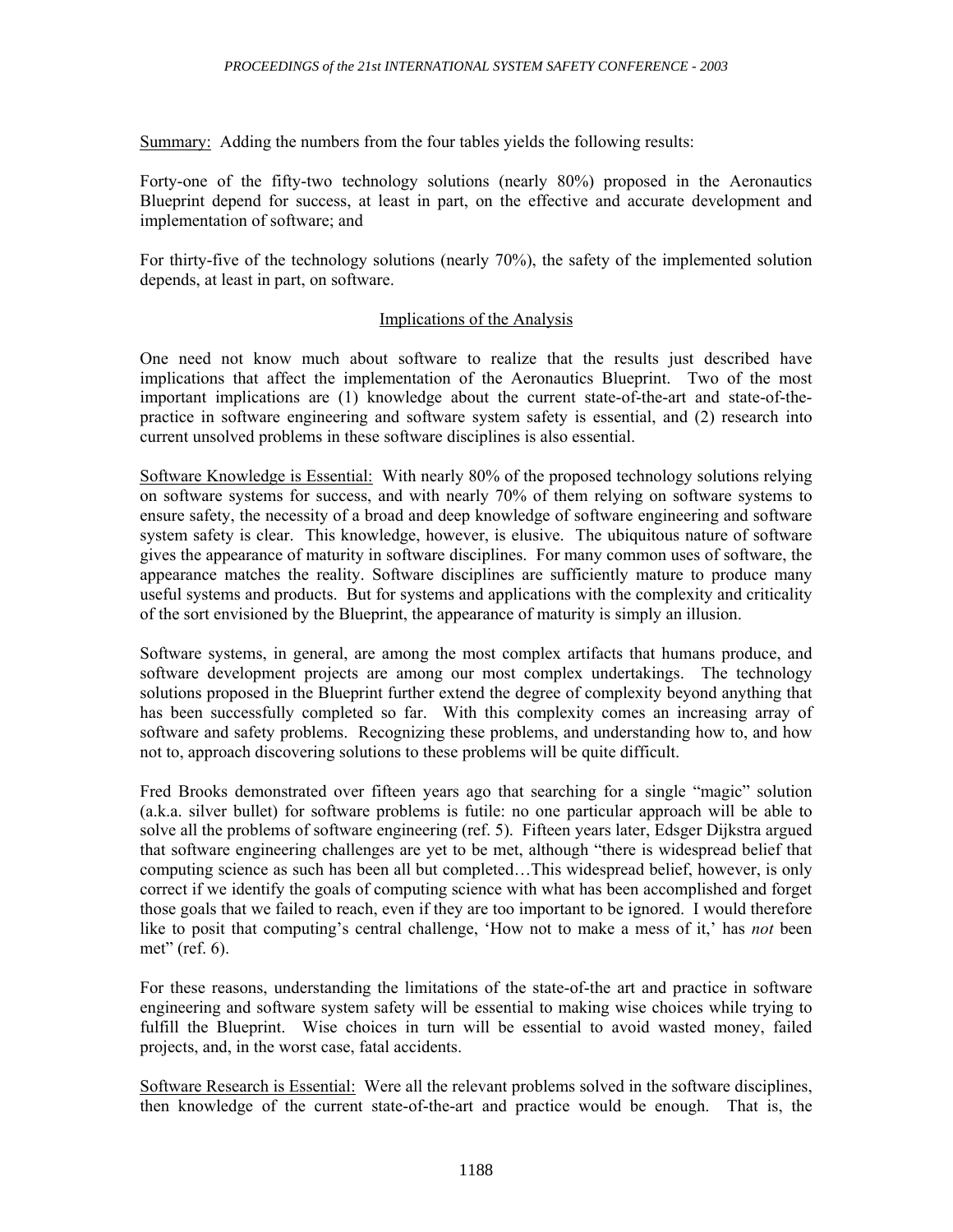dependence on software of a very high percentage of the proposed technology solutions does not, in and of itself, imply that software research is needed. An equally high, or perhaps even larger, percentage of the technology solutions depend on calculus; but new research in calculus is not needed, because all the relevant issues in calculus have already been resolved. Not so with software engineering and software system safety. Many fundamental problems remain unsolved.

These fundamental problems include the following:

- How to efficiently, accurately, and completely determine and specify the requirements that a software system must satisfy.
- How to efficiently, accurately, and completely determine and specify the safety properties that a system must maintain.
- How to validate that the specified requirements and safety properties are the desired ones.
- How to best partition the implementation of requirements and safety properties among software, hardware, and humans.
- How to efficiently, accurately, and with a sufficiently high-degree of confidence verify that a software system satisfies all its requirements and maintains all its safety properties.
- How to demonstrate to others, such as certification authorities, that all necessary verification and validation has been completed.
- How to ensure the integrity and accuracy of all the databases on which a software systems depends.
- When accidents do occur, how to effectively diagnose the software contributions to the accidents, so that future systems will not be susceptible to similar accidents.

For many of these problems, "best practices" that provide partial solutions may exist, and be adequate for many current software systems. However, the Blueprint envisions complex and automated systems, which will require software that is far more complex and pervasive than exists today. Partial solutions to fundamental problems will not be enough.

Take for example, the technology solution *"refuse to crash" flight controls*. For automated flight controls like this to accomplish their purposes (primarily, preventing accidental controlled flight into terrain and intentional crashing of airplanes), both the software requirements and the safety properties must be determined efficiently, accurately, and completely. These requirements and properties must be validated, and implementation of them partitioned among software, hardware, and humans. Efficient and accurate verification must be done to ensure with sufficient confidence that the implemented system meets the requirements and satisfies the properties. The appropriate certification authorities must be convinced that all the necessary verification and validation has been completed. The integrity and accuracy of all the databases on which the flight controls depend must be ensured and maintained. Finally, in the event that an accident occurs, diagnosing the software's contribution, which for a system such as this may be considerable, to the accident must be done. Techniques for accomplishing these things are, at best, immature, and in some cases, non-existent. Thus, software research is essential for the successful fulfillment of the Blueprint.

# Concluding Remarks

NASA's Aeronautics Blueprint envisions a future with "on demand as well as scheduled air mobility, not just to hundreds, but to thousands of communities throughout the Nation and the world; traveling where we want, when we want, faster, safer, and with far fewer delays; having access to rural areas, no matter how remote; and having direct access to urban centers, no matter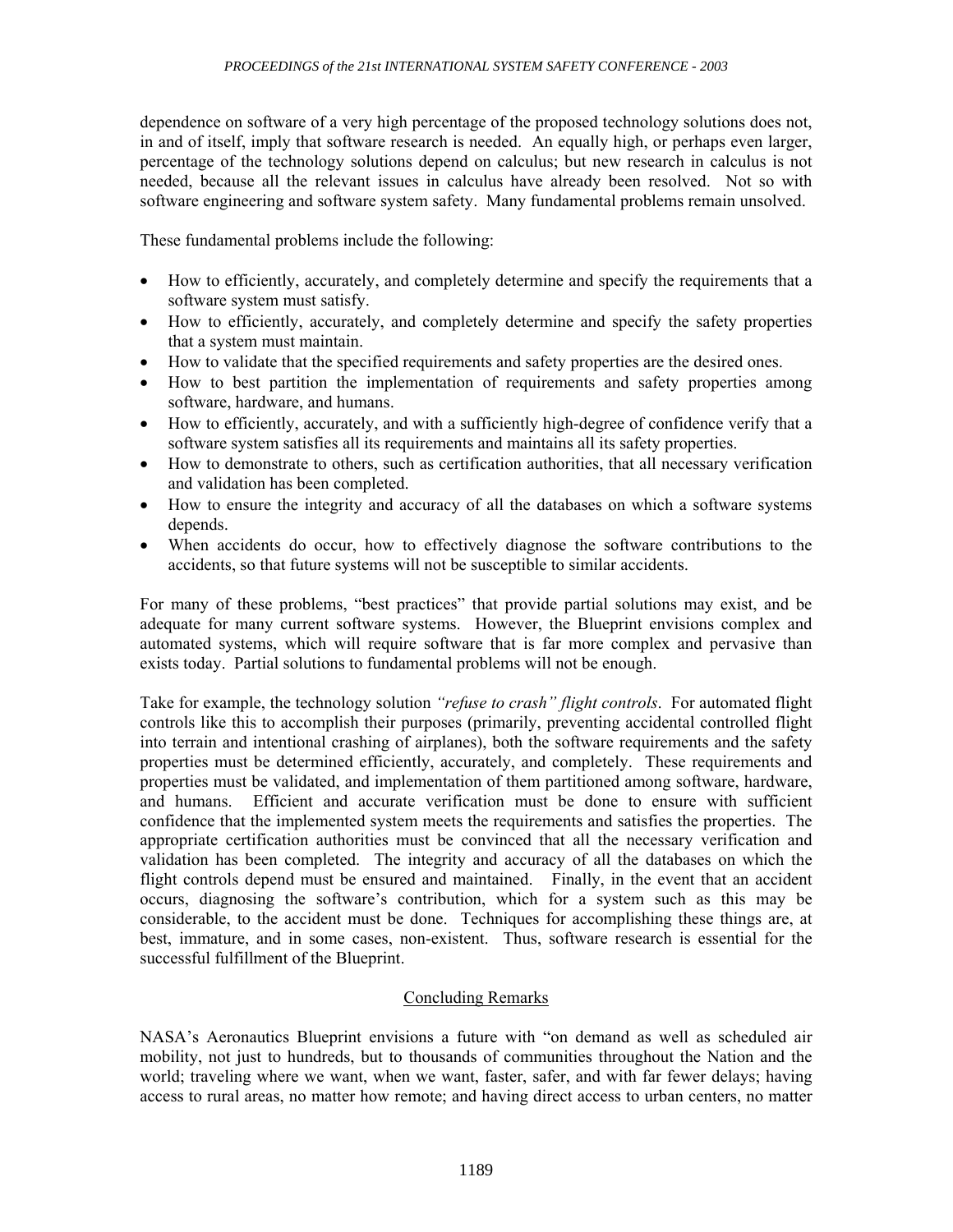how congested," using "air vehicles that pass overhead quietly with no emission of objectionable gases into our atmosphere" (ref. 2). Towards making this vision a reality, the Blueprint proposes over fifty technology solutions. In this paper, we have shown that nearly 80% of these solutions depend on software for success, and nearly 70% depend on software to ensure safety. An army may, as Napoleon Bonaparte is reputed to have said, travel on its stomach; but if NASA's Aeronautics Blueprint is fulfilled, society will most certainly travel on its software. For this travel to be possible, and to be safe, knowledge about the current state-of-the-art and state-of-thepractice in software engineering and software system safety is essential, and research into current unsolved problems in these software disciplines is also essential.

### Appendix: Listing of Technology Solutions

The following is a full listing of the exact text of the specific technology solutions from the Aeronautics Blueprint, divided according to the sub-areas in which each is listed.

### **Airspace System: Weather**

- Complete digital knowledge of the en route atmosphere, including precision forecasts, sensors, worldwide measurements, data process, and information processing
- Precise local weather forecasts integrated with airport operations, including reliable prediction and conformation of wake vortices integrated with atmospheric conditions

## **Airspace System: Traffic Optimization**

- National airspace management through system level traffic planning and management
- Interactive monitoring and goal setting
- System-level (en route and local) traffic flow planning and decision making

## **Airspace System: High-flow Airports**

- Integrated arrival, departure, and surface decision-support tools
- All-weather situational awareness and response
- New airport design and operation models
- Smart non-towered airports with autonomous sequencing and scheduling of aircraft

### **Airspace System: CNS**

- Airborne internet
- Secure networked communications
- Remote surveillance of all airspace
- Satellite communications and surveillance
- Digital broadband communication

### **Revolutionary Vehicles: Noise Reduction**

• Improving the design of engines, landing gear, and airframes through better understanding of the sources of noise, integrating emerging materials, structures, and flow-control technologies, and developing revolutionary vehicle designs

## **Revolutionary Vehicles: Reduced Emissions**

- Intelligent combustors that use smart materials, and sensors and actuators to control the combustion process
- Increased fuel efficiency through the use of ultra-lightweight aircraft, dual-fan engines, and distributed propulsion
- Electric propulsion from fuel cells and global hydrogen generation

## **Revolutionary Vehicles: Improved safety**

- Synthetic vision to provide visibility in all conditions
- "Refuse-to-crash" flight controls with digital terrain technology
- Human-centered designs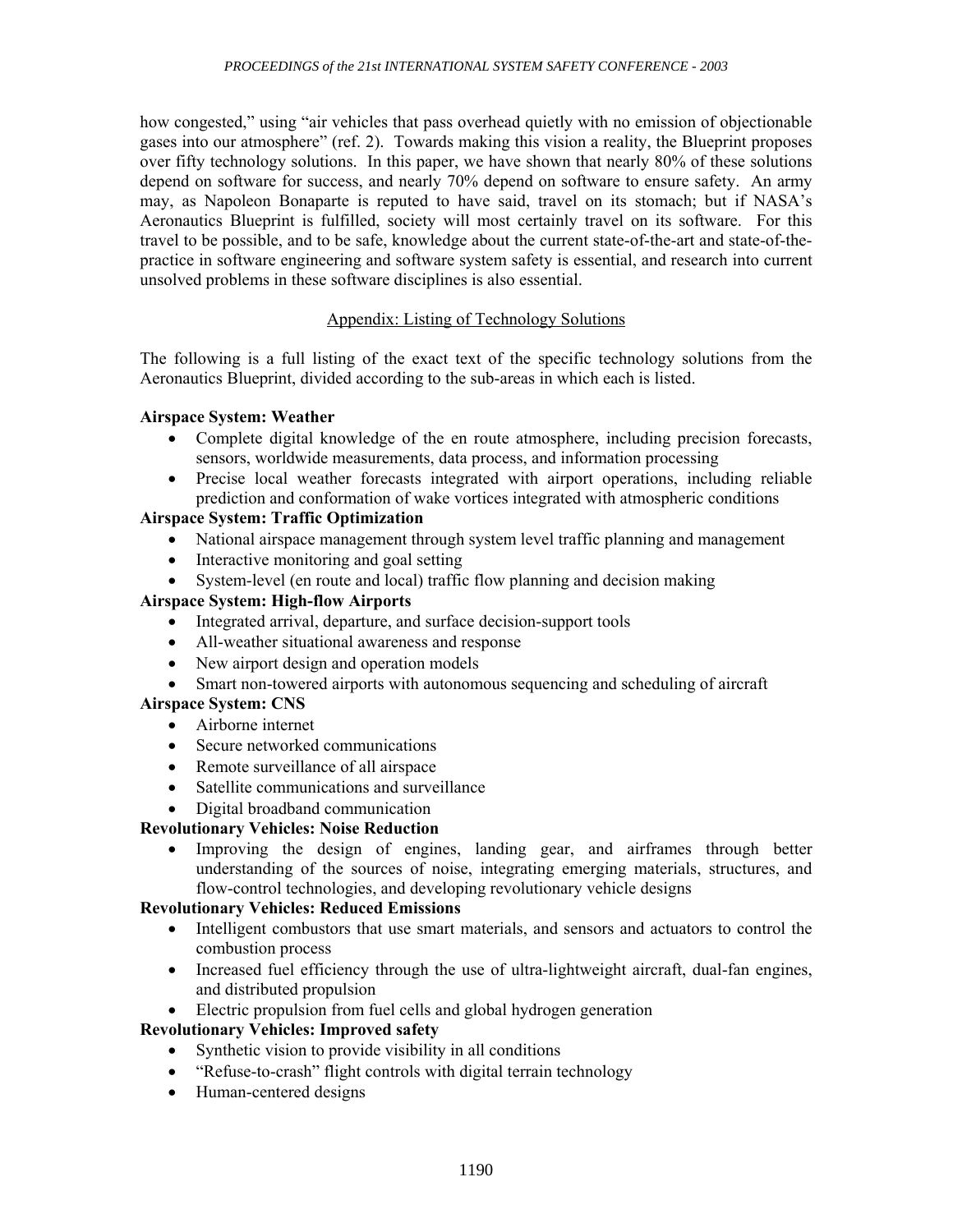- Fault detection and reconfigurable systems
- Self-healing systems
- Precise knowledge of atmospheric conditions
- Advanced modeling of air traffic to identify and minimize risk

# **Revolutionary Vehicles: Enhanced Capability**

- Nanostructures that are 100 times stronger than steel with 1/6 the weight
- Active flow control
- Distributed propulsion
- Electric propulsion, advanced fuel cells, and high-efficiency electric motors
- Integrated advanced control systems and information technology
- Central "nervous system" and adaptive vehicle controls

# **Aviation Security & Safety: Aircraft Hardening**

- Blast-resistant structures which can withstand damage and allow safe landings
- Fault detection and reconfigurable avionics
- Self-healing systems
- Recoverable computers with virus protection
- Network intrusion prevention
- Secure communications
- Self-extinguishing fuel

## **Aviation Security & Safety: Flight Procedures and Monitoring**

- Precise flight path management including complex curved approaches and fourdimensional approaches
- Advanced modeling and evaluation of air traffic to identify and minimize risk
- Remote monitoring of flight path conformance to identify deviations and enable rapid intervention

### **Aviation Security & Safety: Surveillance and Intervention**

- Remote audio and visual links to the aircraft cabin and cockpit
- "Refuse to Crash" flight systems that can correct pilot error and prevent sabotage

# **Aviation Security & Safety: Information Technology**

- Real-time passenger threat assessment from reservation to boarding
- Aviation security reporting system that includes anonymous submission of security incidents and data mining to identify trends

# **Educated Workforce: Approach to Education**

- Foster interest and excitement in aerospace-establish an exciting vision for aeronautics
- Stimulate curriculum change and virtual and collaborative learning environments that will enhance educational relevance and scope
- Create life-long learning system that links classrooms to laboratories and on-the job experiences

### **Educated Workforce: Accomplishing the Enterprise Mission**

- Develop long-term partnerships between government, universities, and industry research entities
- Create virtual collaborative research laboratories working on multi-discipline projects
- Workplace virtual classrooms support lifelong and advanced distributed learning
- Adaptive learning computer systems for access to global scientific and technology knowledge